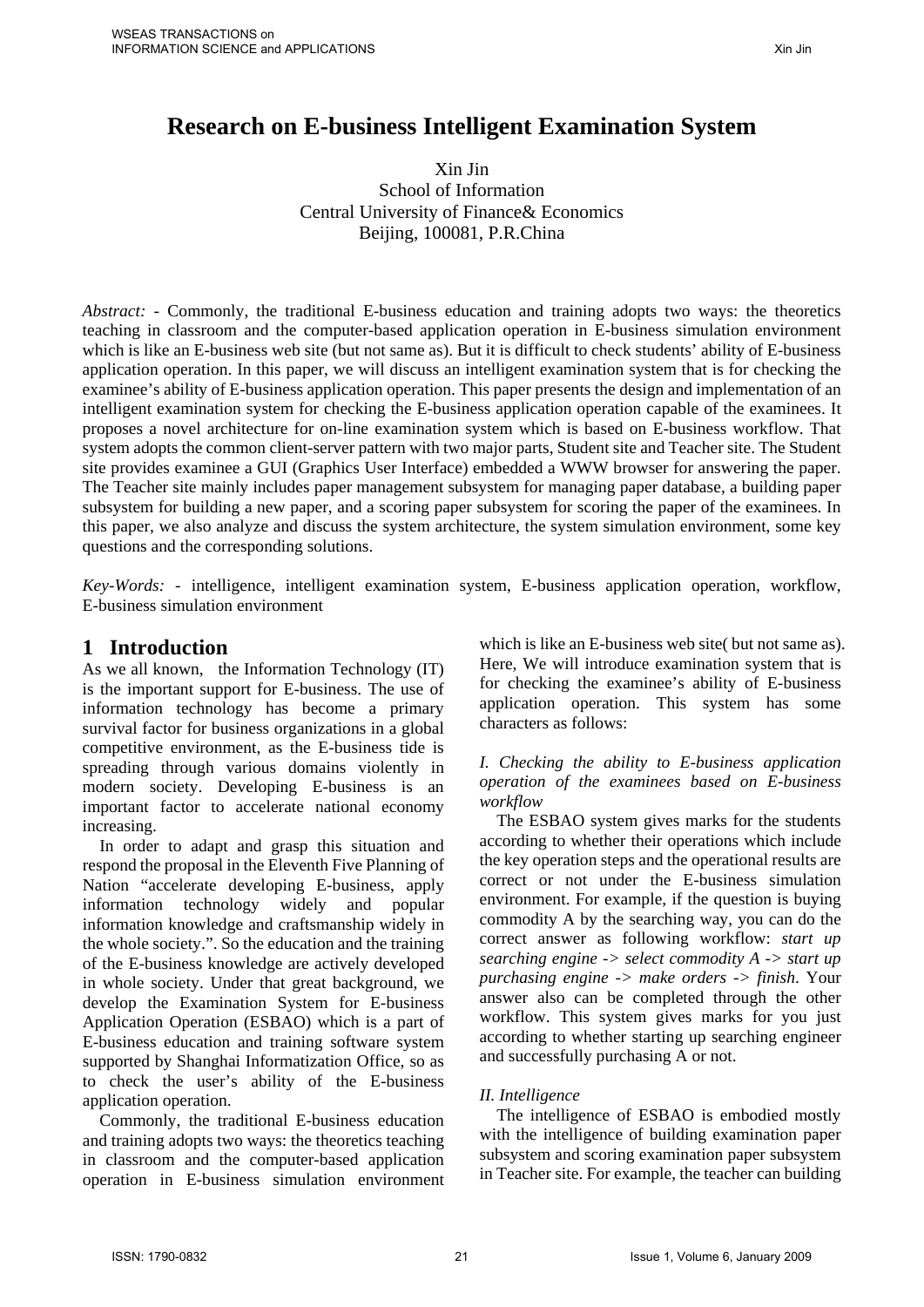the examination paper by himself through GUI, also he can only start up the Building Paper Agent (BPA) which can build examination paper automatically. When the teacher scores the examination papers, he only needs to star up scoring paper engine through GUI, then the system would check and mark the examination papers and record the examinees' scores in the database.

 The rest of the paper is organized as follows: In section 2 we introduce the design of the ESBAO system architecture. In section 3 discuss the system design and implementation essential. In section 4, we discuss the key technologies for system implementation. Finally it is the conclusion of this paper.

## **2 System Architecture**

The ESBAO is based on E-business simulation environment, and it use the XML technology, the Component technology, the Database Trigger and Stored Procedure technology and other information technology to design and realize the ESBAO. That system adopts the common client-server pattern with two major parts, the client component also called Student site and the application-oriented server component here also called Teacher site. The Student site provides examinee a GUI (Graphics User Interface) embedded a WWW browser for answering the paper. The Teacher site mainly includes paper management subsystem for managing paper database, a building paper subsystem for building a new paper, and a scoring paper subsystem for scoring the paper of the examinees. The system also includes the Paper Database and some intelligent toolkit such as Paper Creator, Building Paper Agent, Monitor for monitoring application operations of the examinees, Answer Generator and Scoring Paper Generator. The Fig.1 depicts the system architecture and the workflow.

In Fig.1, the Paper Database is collector of examination questions described by XML document style. The teacher can simply and quickly creates a new XML document paper, only need to start up Paper Creator component engine that can work automatically. The Paper Creator is very expediently for the teacher to parser XML document paper to automatically analyze and deal the paper's structure, attributes, scores, contents etc. When the teacher finishes building paper, the corresponding standard answers are automatically created. These building paper procedures also can work automatically by Building Paper Agent, after the teacher start up the agent.

When the examinees answer the questions of the paper, it is necessary to operating in the E-business simulation environment which is like but not same as the E-business web site. The main difference is that E-business simulation environment sets a monitor program in some main operation steps to capture who and whenever and however to operating. The monitor program is oriented special operation workflow, and it is sequential and discretely in workflow and in work time, so as to the system records the operations which are the some key operation steps or result in database. When scoring the papers, we can use Answer Generator to transfer the recorders of the database to XML formatted answer sheets. In this system, all of documents are XML-based format.



Fig.1 System Architecture and Workflow of the ESBAO

When the teacher starts up the Scoring Paper Generator which can score papers automatically, it can compare examinees' answers with the standard answer to give marks. Because the all document are uniform XML format, it only needs to judge the data identity, then to mark the scores.

## **3 E-business System Simulation Environment**

The E-business simulation environment is an important part of the ESBAO system to support the whole system to run.

#### **3.1 Introduction to E-business Environment**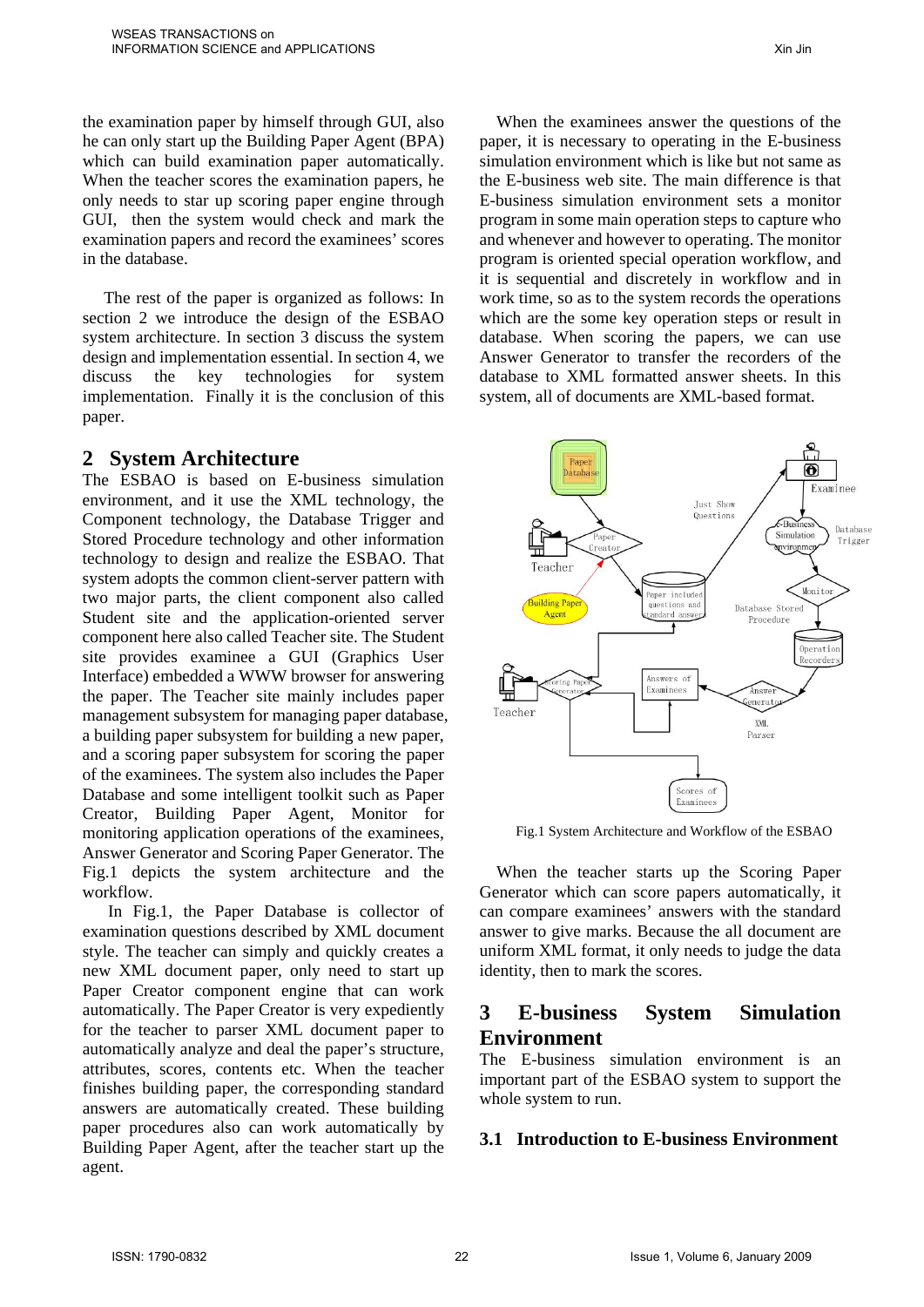E-business applications operations are always in a dynamic and distributed environment, dealing with a large number of heterogeneous information sources with evolving contents and dynamic availability. They typically rely on distributed and autonomous tasks for information search, fusion, extraction and processing, without centralized control. E-business typically involves the following activities: identifying requirements; brokering products; brokering vendors; negotiating deals; or making purchase and payment transactions. Today, these activities are initiated and executed by humans. In the future, we see them being conducted by software agents. Software agents are personalized, continuously running and semi-autonomous, driven by a set of beliefs, desires and intentions (BDI). They can be used to mediate users and servers to automate a number of the most time-consuming tasks in E-business, with enhanced parallelism. Agents can also be used for business intelligence, such as discovering patterns (e.g. shopping behavior patterns or service providing patterns) and react to pattern changes. For example, suppose the sales of VCRs had been strongly associated with the sales of TVs, but this association has recently weakened as TV buyers turn to buying DVDs instead of VCRs. Such a change in the association helps to explain or predict the slow down of VCR sales. Moreover, agents can selectively preserve data and themselves become dynamic information sources.

E-business is also a plug and play environment. Business processes and agent cooperation are embedded in each other. Services need to be created dynamically on demand. Business partnerships (e.g. between suppliers, resellers, brokers, and customers) need to be created dynamically and maintained only for the required duration such as a single transaction.

 The dynamic nature of E-business requires multi-agent cooperation to be based on dynamic ontology. By dynamic ontology we mean that the concepts, rules and facts underlying agent interaction, are different from domain to domain, and vary from time to time. In order to automate agent cooperation, it is necessary to provide a standard format for encoding messages with meaningful structure and semantics, as well as domain ontology that agents can readily exchange and interpret. This format should be common for agent communication as well as for E-business data exchange in general. The extensible markup language, XML, is becoming the standard for data interchange on the Web. We use XML for the above purpose. Business processes, or workflows, may be considered as a kind of multi-agent cooperation, in the sense that software agents may be used to perform tasks of business processes, and

workflow may be used to orchestrate or control the interactions between agents. We envisage the need for dynamically plugging them into each other.

### **3.2 Dynamic Agent**

We have developed a  $c$ # based dynamic agent infrastructure for E-business which supports dynamic behavior modification of agents, a significant difference from other agent platforms. A dynamic agent does not have a fixed set of predefined functions, but instead, it carries application- specific actions, which can be loaded and modified on the fly.

A dynamic-agent has a fixed part and a changeable part. As its fixed part, a dynamic-agent is provided with light-weight, built- in management facilities for distributed communication, object storage and resource management. A dynamic agent is capable of carrying data, knowledge and programs as objects, and executing the programs. The data and programs carried by a dynamic agent form its changeable part. All newly created agents are the same; their application-specific behaviors are gained and modified by dynamically loading Java classes representing data, knowledge and application programs

These capabilities allow a dynamic agent to adjust its capabilities and play different roles to accommodate changes in the environment and requirements. Through messaging, dynamic agents can expose their knowledge, abilities and intentions, present requests and exchange objects. They can move to the appropriate location for high-bandwidth conversation. They can also manage their own resources across actions. Such an infrastructure supports dynamic service construction, modification and movement, and allows a dynamic agent to participate in multiple applications and dynamically formed partnerships. With these features, dynamic agents fit well into the dynamic E-business environment. A multi-agent cooperation infrastructure is developed for E-business automation, where dynamic agents perform various market activities, cooperating through exchanging data as well as programs, switching roles and forming dynamic partnership that exists only when needed. For example, the agents reselling products, the agents supplying products and the agents providing brokering services for negotiating service terms, etc, may form dynamic partnership for a specific business application. In this way, dynamic agents cooperatively support plug-and-play commerce, allowing businesses to be built on one another's services.

### **3.2 XML Messaging**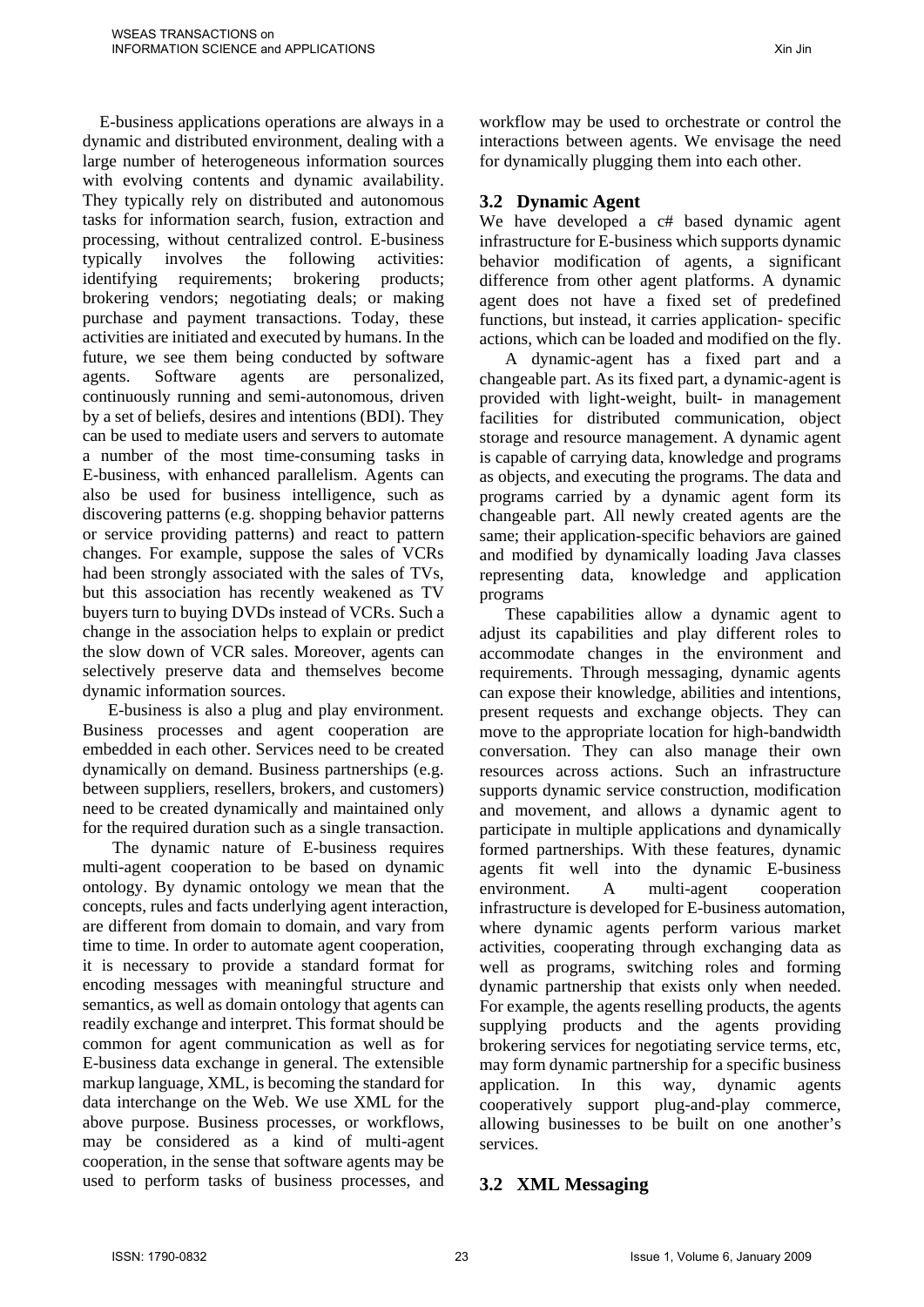Autonomous agents cooperate by sending messages and using concepts from a domain ontology. A standard message format with meaningful structure and semantics, and a mechanism for agents to exchange ontologies and message interpreters, have become key issues. Furthermore, the message format should be accepted not only by the agent research community, but also by all information providers. Dynamic agents send and receive information through XML encoded messages. We use a KQML/FIPA ACL-like format, encoded in XML. In fact, an XML document is an information container for reusable and customizable components, which can be used by any receiving agent This is the foundation for document-driven agent cooperation. By making Web accessible to agents with XML, the need for customer interfaces for each consumer and supplier will be eliminated. Agents may use XML format to explain their BDI, explaining new performatives by existing, mutually understood ones. Based on the commonly agreed tags, agents may use different style DTDs to fit the taste of the business units they mediate. Further, a dynamic agent can carry an XML front-end to a database for data exchange, where both queries and answers are XML encoded. The power of XML, the role of XML in E-business, and even the use of XML for agent communication, have been recognized. Although XML is well structured for encoding semantically meaningful information, it must be based on an ontology. As ontology varies from domain to domain, and dynamic for dynamically formed domains, The more significant issue is to exchange the semantics of domain models, and interpret messages differently in different problem domains. Generally speaking, domain ontology provides a set of concepts, or meta-data, that can be queried, advertised and used to control the behavior of agent cooperation. These concepts can be marked using XML tags, and then a set of commonly agreed tags, underlie message interpretation. The structures and the semantics of the documents used in a particular problem domain are represented by the corresponding DTDs and interpreters. We use different languages, all in XML format, for different problem domains, such as product ordering, market analysis, etc. Accordingly, we use an individual interpreter for each language. Dynamic agents can exchange those DTDs together with documents, and exchange those interpreters as programming objects, in order to understand each other in communication. These approaches allow us to provide a unified application carrier architecture, a unified agent communication mechanism, a unified way of data flow, control flow and even program

flow, but flexible application switching capability, for supporting E- business.

#### **3.2 Workflow Engine**

The workflow engine in E-business environment provides flow control for business process automation. Business processes often involve multilevel collaborative and transactional tasks. Each task represents a logical piece of work that contributes to a process. A task at leaf-level is performed by a role. A role is filled at run-time with a user or a program. A process and its tasks are handled at separate layers. At the process layer, centralized coordination is supported; and at the task layer, location distribution, platform heterogeneity and control autonomy, are allowed. Business processes may be considered as a kind of multi-agent cooperation, in the sense that a software agent can be used to fill a role for performing a task in a workflow, and workflow can be used to orchestrate or control the interactions between agents. However, many related activities in E-business automation do not form synchronized, traditional workflow, but requires more dynamic agent cooperation. In order to combine the strength of workflow and agent cooperation for supporting E-business, it is necessary to understand their relationship and difference. We have developed the mechanisms for plugging workflow in agent cooperation, and plugging agent cooperation in tasks of business processes, are introduced. In particular, dynamic workflow service provisioning is supported, allowing workflow servers to be built on the fly. E-business is a dynamic, distributed and a plug and play environment for which we expect software agent based technologies to become increasingly important. However, since agents with static capability cannot dynamically load new functions, cannot change their predefined behavior, and cannot exchange programs with others, they are unable to switch roles, to participate in multiple applications, or to be involved in dynamically formed partnerships. Therefore, static agent frameworks are not really suitable for the highly dynamic E-business applications.

## **4 Discuss the System Design and Implementation Essentials**

The ESBAO system can check the examinee's application operation procedures and results under the E-business simulation environment. Its designing goal is to test E-business application operation ability. It is necessary to solve some important questions as follows:

¾ *capturing and analyzing the operations*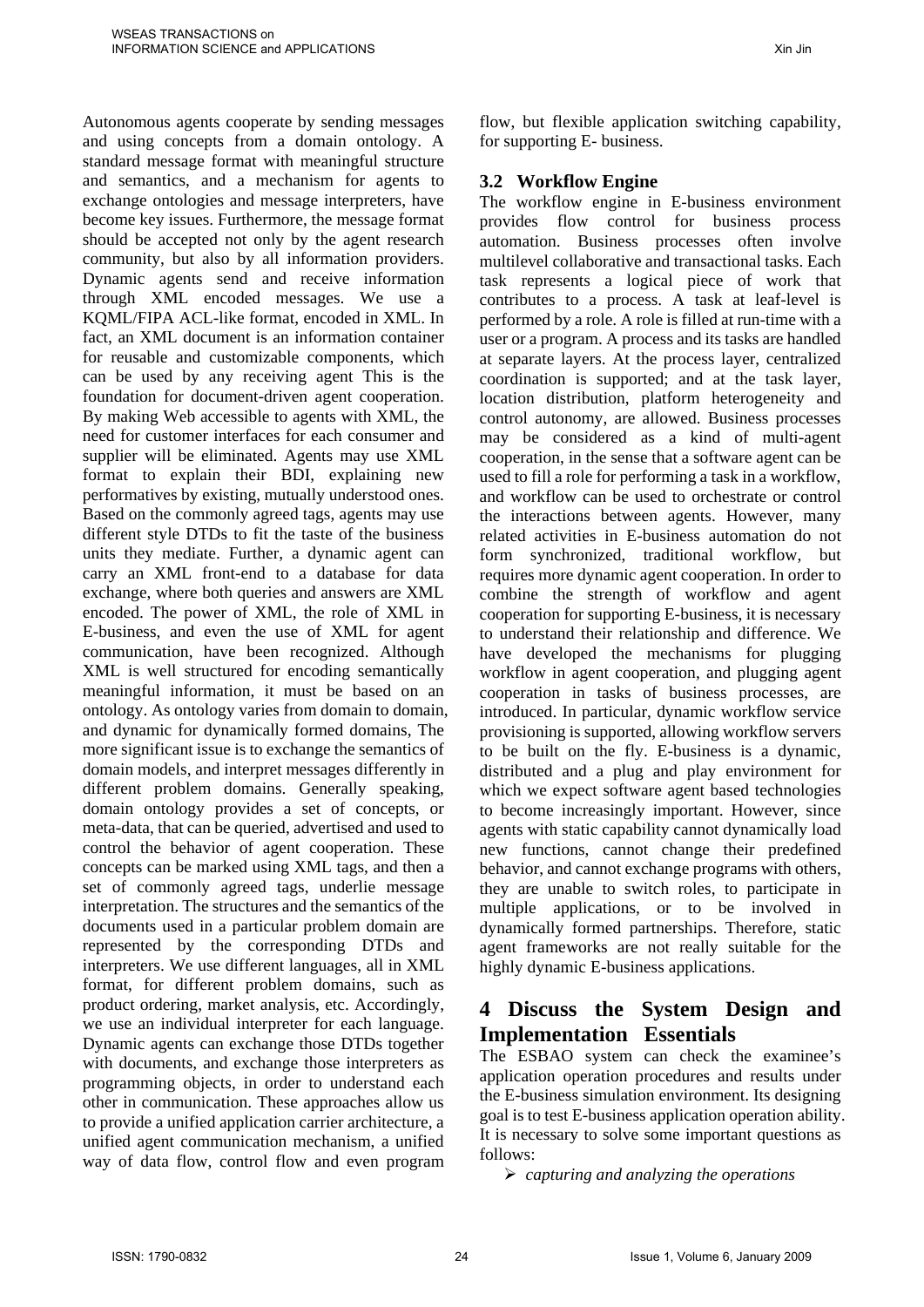- ¾ *concurrency of many operations*
- ¾ *building paper and scoring paper automatically*
- ¾ *capturing and analyzing dynamic workflow*

### **4.1 Capturing and Analyzing the Operations**

The most methods to recording the operation procedures are relative with the structure of the E-business simulation environment. If it is Client/Server structure, the ESBAO system can set monitor program in client and server together. If it is Browser/Server structure (this system uses this structure in fact), the system can only set monitor program focused in server to search and capture the operations of the client. As the above mentioned, this monitor methods are discretely in the business workflow. So before building monitor program centralized in server, we must firstly be confirmed the monitored objects. That means we need to confirm which operation steps and results need to be monitored.

The simply solution is to add triggers in database to monitor add, delete and update operations. These data changing often be from the activity and the operation in business environment. Furthermore, because the system design is based on server component program, we can add log records in component to capture operations. We can add an examination monitor switcher for all components. When beginning the examination, the system open this switcher, then the operations and activities can request these components to create some fixed format records which can reflect the operation types.

Furthermore, if some contexts of simulation environment has used middleware or middleware platform, we can set a series of monitor program to realize the operation capturing and analyzing.

#### **4.2 Concurrency of Many Operations**

At current, the concurrency is not very difficult to implement contrasted to past time, because the most of commerce software and the system program developing architecture provide responding solution. But in the ESBAO system, because there are many examinees to take part in examination together in a server E-business simulation environment, so there are some questions to solve as follows. For example:

 $\triangleright$  When we operate a certain defined resource, if the resource is not database (the database can balance the concurrent operation) but data file, media or print device, Once the resource be locked by one student's operations, the other students can not use that resource to finish the operation. Besides the later operation could overlap the previous operation, so some different meanings are arose.

- $\triangleright$  In some typical E-business application workflow, some enterprise entity application, especially the application come down to financing, auction, sale or paying etc., often be sensitive to the activity entity. For example, auditing the order, the auditing order can not be looked through by other people. The kind of operations, such as the above operation of auditing order, can not fit as the examination questions.
- $\triangleright$  Besides some E-business application workflows often need at least two aspects to finish. For example, the online auction in which there are some business entity which often affect and restrict each other. So, to check many people cooperation operation is an interesting approach issue.

In this system, we can adopt the following ways to solve the above concurrent questions.

#### ¾ *Adopt memory database and data view.*

 In the common situation, the data of the examinee operation often distribute in temp data cache and view but not operate directly in the center database. Then the data of examinee operation can not be interfered each other.

#### ¾ *Isolate the public data and private data.*

In some typical workflow, the system can create some backups of used data and resource. Different examinees can use different backups. It is not need to backup the data which is not relative with these operations.

#### ¾ *Using programs to simulate many people cooperation operation.*

For example, in the contesting auction, the system adds the dummy contest rival to contest with the examinee.

#### ¾ *Data restore.*

After the examination, in order to keep the stability and standardization, the system provided toolkits which can restore the data and the resource to the primal status.

## **4.3 Manage Papers and Score Papers Automatically**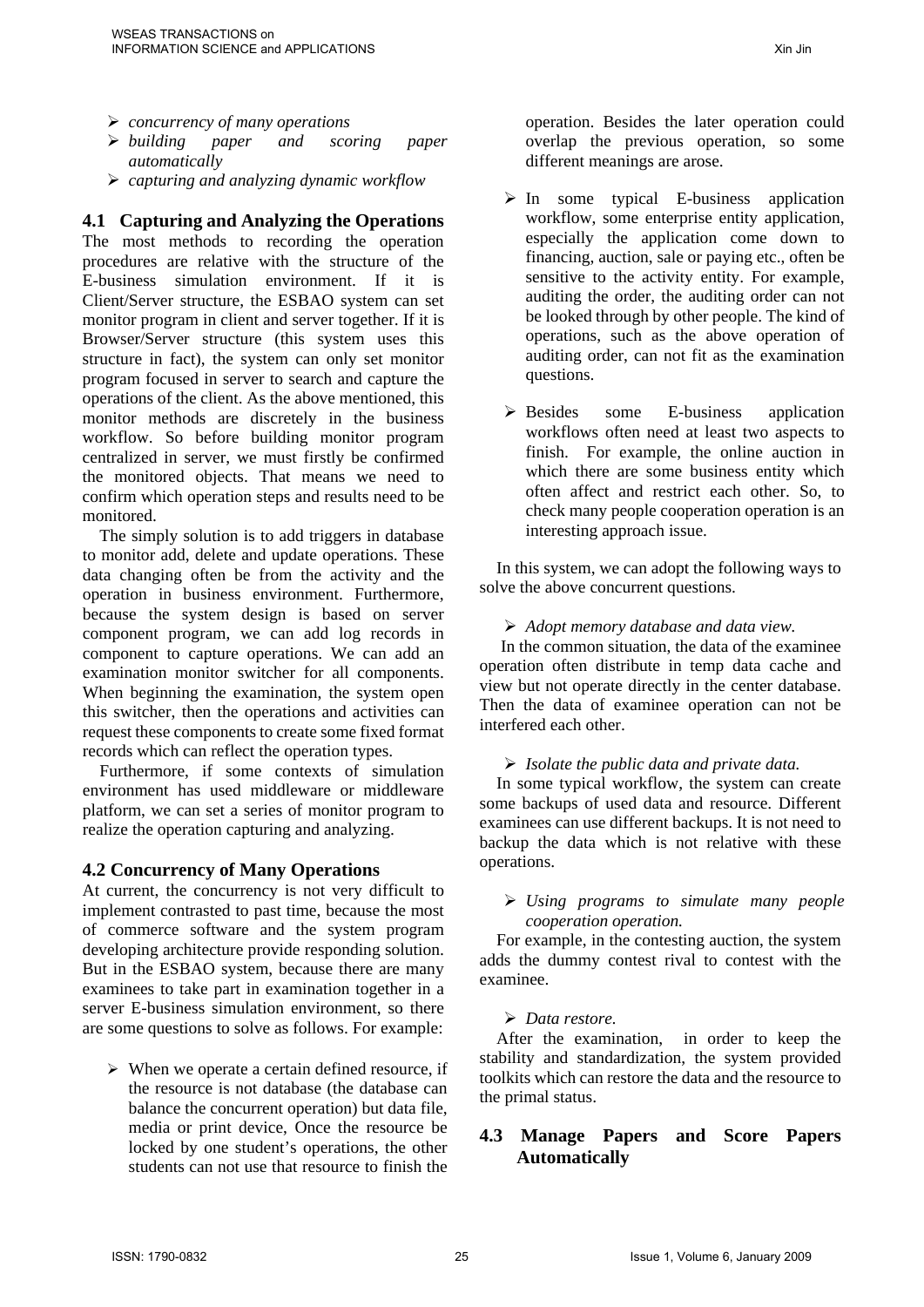In order to manage the papers, using the paper database is a good solution. In the database, all examination questions have been test to be sure the correctness in the examination procedure. To the examination in simulation environment based on the components and comprised of some work units, the teacher can use the papermaking toolkit to build the questions and do parameter setting in operation units of the integrate workflow to form a series of operation rules. The component and the work units can judge the mark referring those rules, so those methods can make the questions type and formal to be more diversified.

 In the ESBAO system, besides the checking paper automatically based on XML documents compared, we add the personality requirement and evaluating guidelines, which make the marking automatically to be more impersonality. In most situations, E-business operations can not record and weight by estimated way. For example, using the searching engine, we can search one commodity through various ways. In that procedure, it is difficult to judge the operation is correct or not. Those lead to the process-typed questions and result-typed questions appeared. The called process-typed question means to emphasize the sequence of a series of operations, but the result-typed questions only emphasize the final result.

For those two different questions types, we need use different judging standards to deal. So in the process-typed questions, we can set some monitor points in the operation procedure, also we can divide the integrated workflow to many sub objects. The system not stickle to the real application workflow, but add more require and evaluation guidelines artificially. This mark based on the subdivision workflows is apparently more correct.

### **4.4 Capturing and Analyzing Dynamic Workflow**

Business processes that operate within, across or between organisations in order to implement value chains that can be used to deliver E-business transactions may be implemented using a set of workflow definitions that have been created to support discrete segments of the overall process. This scenario poses the question of how to avoid creating islands of automation in the operation of an end to end business process. The answer to this problem is workflow interoperability – the enabling of different workflow products to "talk to each other" by exchanging messages that effect process interoperation and integration to drive and manage the operation of the value chain. Workflow interoperability enables the owner of the value chain

to have greater visibility and control over its performance and participants within the value chain benefit from flexibility, and improved control and visibility over the performance of the processes they operate and the processes with which they interoperate.

 In E-business environment, there are some dynamic business activities such as the auction in C2C E-business model. It is difficult to capture the dynamic business workflow. We need to link the different E-business entities to form the E-business workflow chain according to the E-business operation activities. The complex E-business activity always be composed by some simply activities. The basic activity is the *request and response* in the dynamic workflow, such as the *purchasing* activity which is composed by many request and response activities between the buyer and the seller in B2C E-business model.

 We use the Web Services technology to describe and capture the E-business dynamic activity. Web Services utilize some XML-based standards: Simple Object Access Protocol (SOAP), Universal Description, Discovery, and Integration (UDDI), and Web Services Description Language (WSDL), and several other protocols that allow the applications to communicate with others. XML has become the standard for defining data interchange formats on the internet. SOAP is an XML-based protocol for exchanging information in a decentralized, distributed environment. It provides an envelope that defines a framework for describing what is in a message and how to process it, encoding rules for expressing application-defined datatypes, and a convention for representing remote procedure calls and responses. UDDI is an XML-based specification for a registry of businesses and the Web Services they offer. By providing the necessary translations, it enables software to automatically discover Web Services and integrate with them. WSDL lets developers expose the syntax of a Web Service. Using XML format, it describes network services as a set of endpoints operating on messages containing either document or procedure-oriented information, and the operations and messages are described abstractly and then bound to a concrete network protocol and message format to define the endpoints.

 A simple Web Services is characterized by the three XML-based standards SOAP(Simple Object Access Protocol), UDDI(Universal Description, Discovery and Integration) and WSDL(Web Services Description Language), which taken together to provide a basic "request and response" functionality. The complex Web Services might involve multipart, dynamic-running transactions. It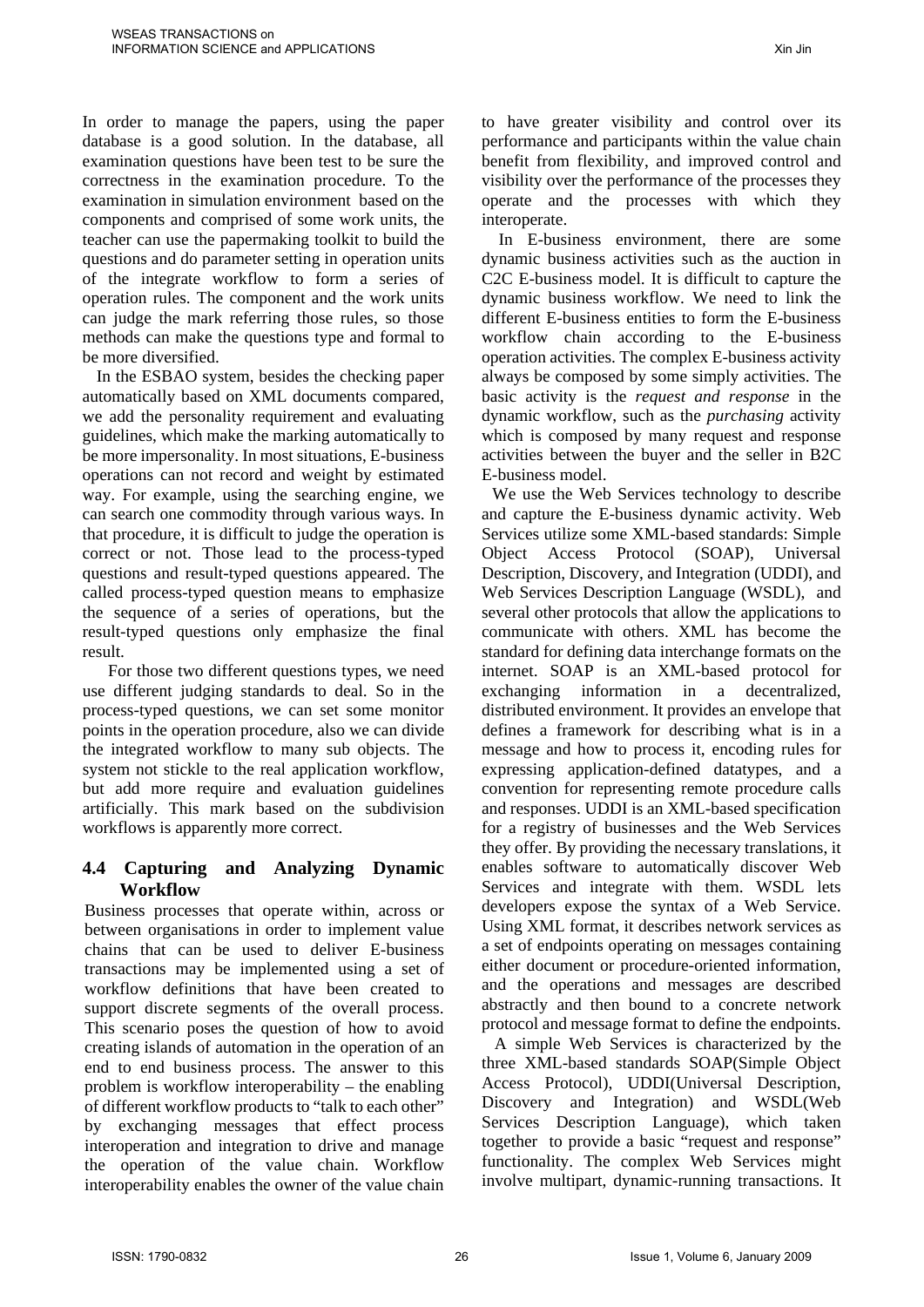is easy to link different E-business entities to form E-business workflow by using Web Services. Therefore we use Web Services to capture and analyze dynamic business workflow in ESBAO system.

## **5 Paper Database based on Ontology**

Ontology is defined as a formal and explicit representation of a conceptualization. It allows one to represent, in a more or less formal way, concepts of a domain of concern and their relations. An ontology is described using attributes, properties, relations between concepts, and eventually constraints and axioms. An ontology can be used to provide a formal and shared understanding of some domain, facilitating exploitation by both human agents or computer programs. In this section, we will discuss how to build and manage the papers based on the ontology.

**5.1 Paper Ontology with XML/XML Schemas**  XML (Extensible Markup Language), the meta language developed by the World Wide Web Consortium (W3C) for information structuring and exchange on the Web, seems a priori to be a good candidate to describe ontologies in a distributed environment. XML allows the definition of customized markup languages with application-specific tags, e.g., <QUANTITY> or <SPEED>, for representing information in particular application domains and defining data structures. XML Document Type Definitions (DTDs) provide a way to explicitly declare the tag sets and their structure, to be used in particular units of data. The advantages of XML are that it has a human-readable and well-defined syntax. Furthermore, there exist software tools for parsing and manipulating XML. However, even if XML allows the specification of user-defined tags, it does not provide the semantics required for an ontology. What does the <RESOURCE> tag mean? In which unit is a <SPEED> concept represented? Furthermore, even if DTDs define the legal nestings of tags in a document, it does not represent the notion of an ontological class hierarchy. So, the inheritance mechanism is missing. The description of ontologies requires ways to explicitly specify relations between concepts, hierarchies of concepts, in order to offer more expressiveness. So, new proposals are emerging to address this aspect on top of the XML language, for example XML and RDF schemas. These meta-models should be considered for the construction of coalition ontologies.

Due to several DTDs limitations, in particular DTDs are not adequate for describing data contents, XML Schemas is a new W3C proposal aimed to replace DTDs. XML schemas are built in XML, provide data types as well as relationships between elements, and support namespaces. However, XML schemas present limitations for object-based knowledge representation, in particular the lack of inheritance that is necessary for ontology representation. The Fig.2 shows the paper ontology with XML SHCEMA

| $\langle$ PAPER $\rangle$                                                |
|--------------------------------------------------------------------------|
| $\langle$ PAPER NO $\rangle$ $\langle$ /PAPER NO $\rangle$<br>//Paper ID |
| <paper date=""></paper><br>//Testing Date                                |
| $\langle$ TEST EX ID="" >                                                |
| $\langle T_T \rangle /T_T \rangle$ /T_TITLE> //The Question              |
| $\langle T SCORE \rangle$ $\langle T SCORE \rangle$ //Score Value        |
| $\langle$ T QUESTION T ID="1">//The Selective Item                       |
| $\langle$ /T QUESTION>                                                   |
| $\langle$ T QUESTION T ID="2"> $\langle$ /T QUESTION>                    |
|                                                                          |
| $\langle$ T QUESTION>                                                    |
| <t key=""> //The Correct Answer</t>                                      |
| $\langle$ /TEST>                                                         |
|                                                                          |
| $\langle$ /PAPER>                                                        |
|                                                                          |

Fig.2 The paper Ontology with xml/xml schema

### **5.2 Ontology and Database Schemas**

Ontologies and database schemas are closely related and people often have trouble deciding which is which. There is often no tangible difference, no way of identifying which representation is a schema and which is an ontology. This is especially true for schemas represented using a semantic data model. The main difference is one of purpose. An ontology is developed in order to define the meaning of the terms used in some domain whereas a schema is developed in order to model some data.

 Although there is often some correspondence between a data model and the meaning of the terms used, this is not necessarily the case. Both schemas and ontologies play key roles in heterogeneous information integration because both semantics and data structures are important. For example, the terminology used in schemas is often not the best way to describe the content of a resource to people or machines. If we use the terms defined in a resource ontology to describe the contents of a resource, queries that are sent to the resource will also use these terms. In order to answer such queries, there needs to be a relationship defined between the ontology and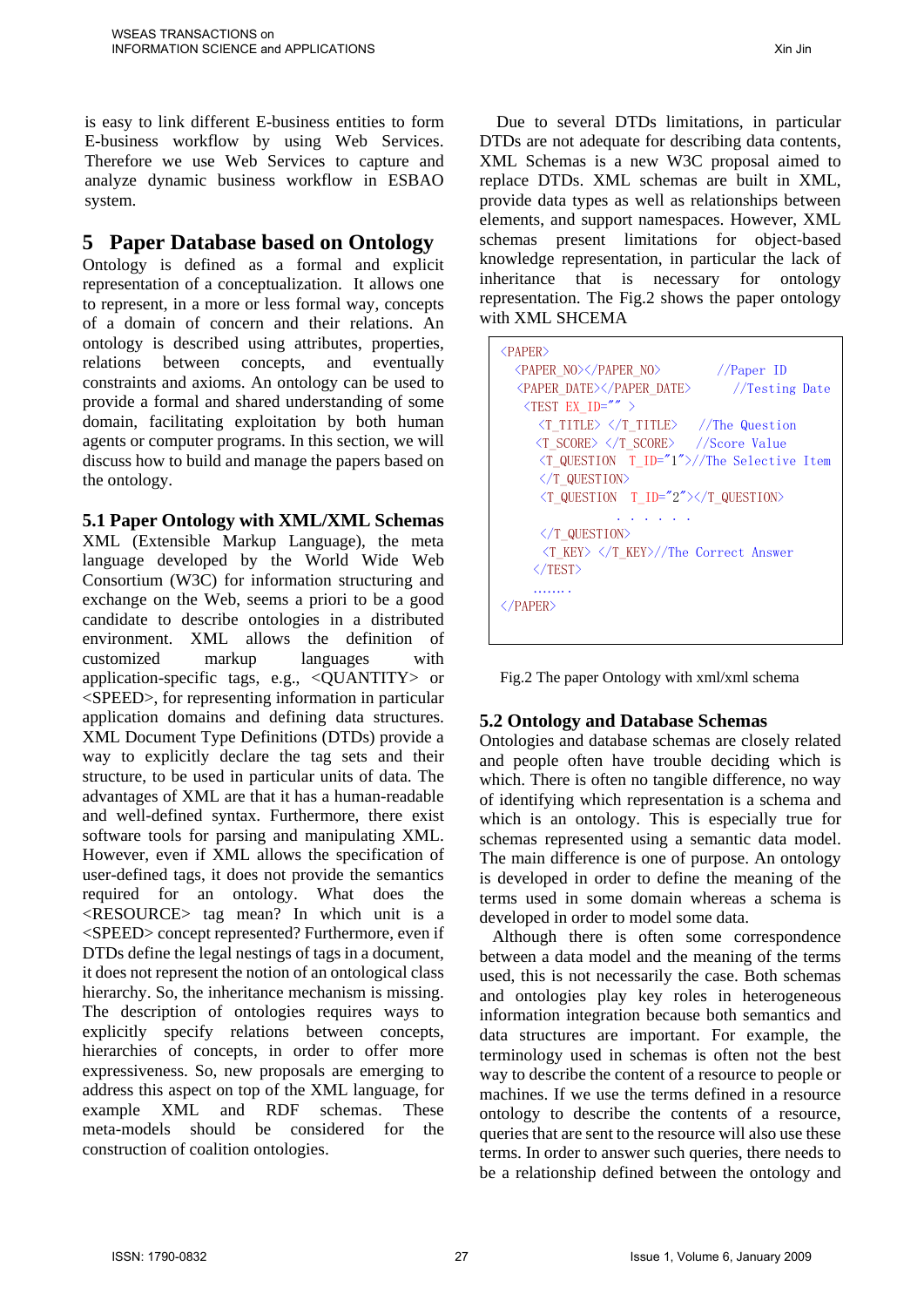the resource schema. Again, declarative mappings that can be interpreted by some mediator system are useful here. The structural information provided by schemas will enable the construction of executable queries such as SQL queries. This is related to the discussion earlier about XML, where a database schema is analogous to an XML schema or DTD. As pointed out above, using XML is insufficient for determining the semantics of resources. A schema, whether specified using XML or some database schema language, needs an associated formal ontology in order to make the semantics of the resource clear. When the meaning of data and schemas is made explicit using an ontology, programs can be designed that exploit those semantics.

### **5.3 Entity Correspondence**

Ontologies are used in E-business environments where data is scattered across heterogeneous distributed systems. In order for the consumer to have access to the maximum amount of available information, we want to be able to retrieve information from various systems and to integrate it. For example, we might want to integrate information from a supplier's product catalogue with customer reviews produced independently.

To gather all the information relevant to an entities, the correspondence between entities across resources must be established. For example, the academic records and criminal records of a person are likely to be stored in separated data resources. However, the way in which different resources identify individuals varies. For example, in relational databases entities are identified using key attributes. There is no guarantee that different relational databases use the same key attributes. Even when the same key attribute is used, different terms may be used to denote the attributes.

## **6 Key Technologies for System Implementation**

On the above discussion, we analyzed the system design requirement. Because of the characters of testing contexts and the intelligence requirement, we adopt some technologies to implement the system as follows:

#### ¾ *Component technology*

Considered the characters of the operation mode, the design based on components gives priority of business- oriented or procedure- oriented. In order to combine conveniently the script language of simulation environment (in this system, our simulation environment adopted the ASP script), we use the C++ and VB to compile the COM we needs. For example, in order to record the examinees' answers, we need to set monitor program to monitor that operation procedure. In ESBAO system , we use the component technology to enclose most functions to strengthen the software reused.

¾ *Ontology and XML technology*

In this system, we use ontologies based on XML Schema to represent the paper and other E-business knowledge. Moreover we use XML-based documents to store the data of the papers, and use XML technology, such as XML DOM ,XML SAX and ADO, to realize the dynamically mapping from the XML documents to database recorders, transferring information and maintaining information etc.

¾ *Web Services* 

Web Services is characterized by the three XML-based standards SOAP, and WSDL, which taken together to provide a basic "request and response" functionality. Thus the Web Services can be used to efficiently deliver information between one business entity and the other in E-business environment. The Web Services can link E-business activities to form E-business workflow. We use Web Services technology to describe, capture and analyze dynamic business workflow.

¾ *Database technology* 

One hand the database is the carrier of the data storage, the other hand the system can use the database triggers and/or the component events to stimulate the database stored procedures to record the operations of the examinees.

¾ *Agent technology* 

 In this system, the Building Paper Agent is an automatic component in fact, in which we add the message mechanism to realize the autonomy of the agent. We use C++ to implement the agent.

## **7 Conclusion**

In this paper, we discuss an operation-oriented intelligence examination system, which is for E-business application operation examination, and present a novel system architecture for the Examination System for E-business Application Operation (ESBAO). The ESBAO system mainly include an answering paper subsystem for examinees in the Student site, paper management subsystem in Teacher site for managing paper database, a building paper subsystem in Teacher site for building a new paper, and a scoring paper subsystem in Teacher site for scoring the paper of the examinees. In this paper, we detailedly discuss the system structure, the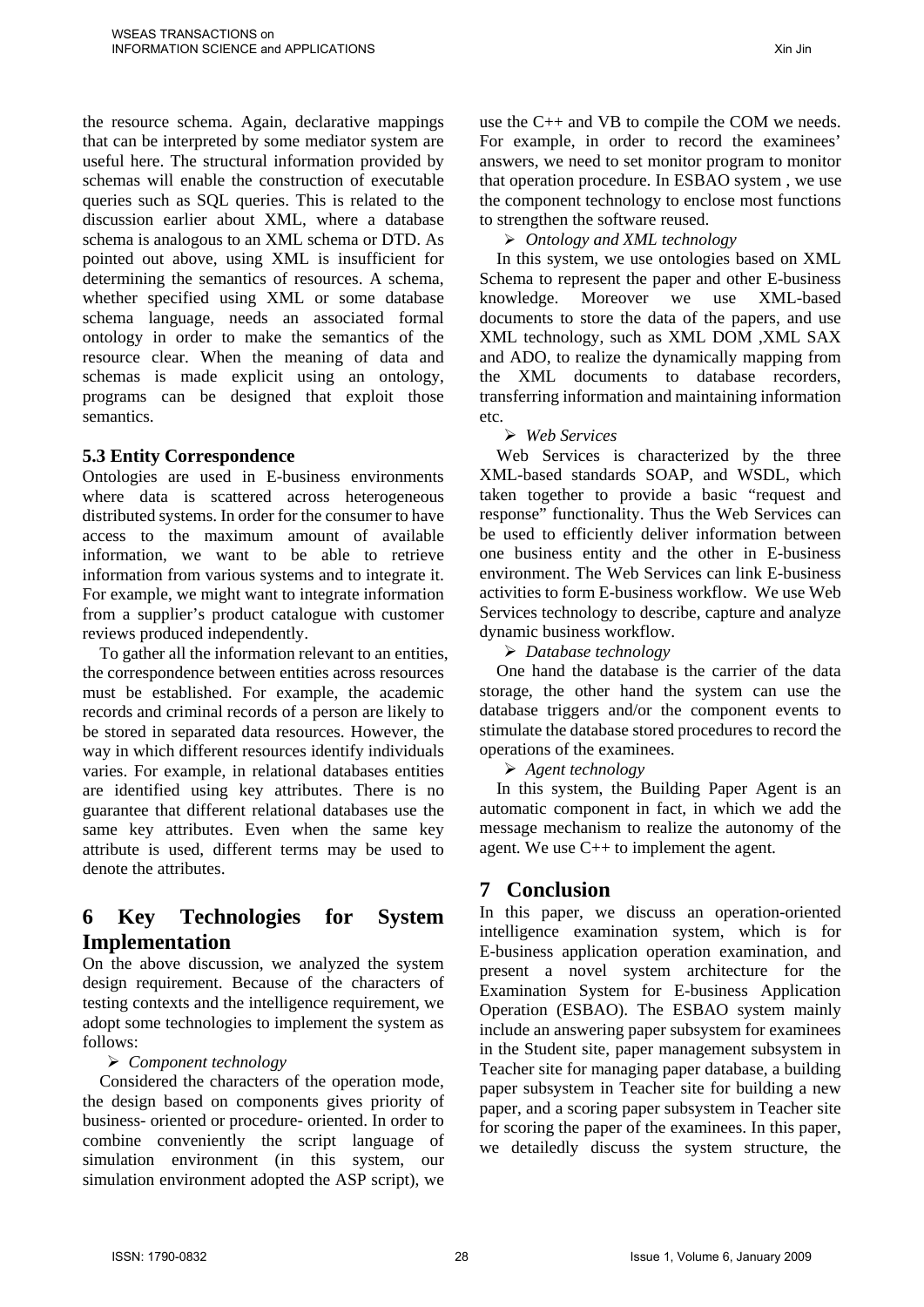E-business simulation environment, some key questions and the corresponding solution.

## **Acknowledgement**

This research was supported by Natural Science Foundation of Beijing under Grant No. 4073041.

### *References:*

- [1] Blex,udC, *XML Technology,* Beijing: Tsinghua University Press, 2003
- [2] Mary Kirtland, *Application Program Based on COM ,*Beijing: Peking University Press, 1999
- [3] Lucian Popa,Yannis Velegrakis, *Translating Web Data,* Proceeding of the 28th VLDB Conference,HongKong China, 2002
- [4] Maurizio Lenzerini, *Data integration: A theoretical perspective,* In PODS, 2002, pp. 233-246
- [5] Jeffrey .C, *Web Services Architecture Usage Scenarios W3C Working Draft[*EB/OL], http://www.w3.org/TR/2002/WD-ws-arch-scenar ios-20020730/ , July.30 2002
- [6] Zhongzhi Shi, *Intelligent Agent and Application:*  Beijing: Science Technology Press, 2001
- [7]Olivier Perrin , Claude Godart, *A model to support collaborative work in virtual enterprises*, Data & Knowledge Engineering, v.50 n.1, p.63-86, July 2004
- [8]M. Brian Blake , Hassan Gomaa, *Agent-oriented mpositional approaches to services-based cross-organizational workflow*, Decision Support Systems, v.40 n.1, p.31-50, July 2005
- [9]Jorge Cardoso , Robert P. Bostrom , Amit Sheth, *Workflow Management Systems and ERP Systems: Differences, Commonalities, and Applications,* Information Technology and Management, v.5 n.3-4, p.319-338, July-October 2004
- [10]Q. Chen, P. Chundi, Umesh Dayal, M. Hsu, "*Dynamic-Agents*", International Journal on Cooperative Information Systems, 1999, USA
- [11]Botelho, L. and Ramos, P. (2000) "*Extending the FIPA ACL language: From object based descriptions to relational representations*". In Proceedings of the 3rd Iberoamerican Workshop on Distributed AI and Multi-Agent Systems (DAIMAS 2000)
- [12]Berners Lee, T., *Semantic Web Road map*, September98,

http://www.w3.org/DesignIssues/Semantic.html

 [13]V. Chandhri, A. Farquhar, R. Fikes, P. Karp and J. Rice. *OKBC: A Programmatic Foundation for* 

*Knowledge Base Interoperability*. In Proceedings of AAAI-98, July 26-30, Madison, WI.

- [14]Stephen Cranefield. *UML and the Semantic Web*. In Proceedings of the International Semantic Web Working Symposium (SWWS2001), 2001. http://www.otago.ac.nz/informationscience/publ ctns/complete/papers/dp2001-04.pdf.gz
- [15]Cranefield, S., Nowostawski, M., and Purvis, M. (2001) "*Implementing agent communication languages directly from UML specifications*". Discussion Paper 2001/03, Department of Information Science, University of Otago, New Zealand

http://www.otago.ac.nz/informationscience/publ ctns/complete/papers/dp2001-03.pdf.gz

- [16]Cranefield, S. and Purvis, M. (2000) "*Extending agent messaging to enable OO information exchange"*. In Cybernetics and Systems 2000, Proceedings of the 5th European Meeting on Cybernetics and Systems Research (EMCSR 2000), Trappl, R., editor (Vienna. Austrian Society for Cybernetic Studies)
- [17]Guido L. Geerts and William E. McCarthy. *An accounting object infrastructure for knowledge-based enterprise models*. IEEE Intelligent Systems, July/August, 1999
- [18]N.Guario. *Formal Ontology, Conceptual Analysis and Knowledge Representation*. Special issue of the International Journal of Human and Computer Studies, vol. 43 n. 5/6, Academic Press,1995.
- [19]N. Guarino. *Formal Ontology and Information Systems*. Proceedings of FOIS'98. Trento, Italy, 6-8 June 1998. Amsterdam, IOS Press, pp.3-15
- [20]Haustein, S. (2000) "*rdf for object serialization"*. *Start of thread on www-rdf-interest mailing list.* http://lists.w3.org/Archives/Public/www-rdf-inte rest/2000Feb/0157.html
- [21]J. Heflin and J. Hendler. *Dynamic Ontologies on the Web*. American Association for Artificial Intelligence, 2000
- [22]R. Hull, A. Kumar and J. Simeon. *Smart Supply Web: An Application of Web-based Data and Workflow Mediation*. http://www-db.research.bell-labs.com/user/simeo n/workshop.pdf
- [23]Jagannathan, V. and Fuchs, M. (1999) *Workshop report on integrating XML and distributed object technologies"*. In 8th IEEE International Workshop on Enabling Technologies: Infrastructure for Collaborative Enterprises (WET-ICE'99) (IEEE Computer Society Press) http://www.jeffsutherland.org/xml/IEEE\_XML\_ Report\_Draft.htm